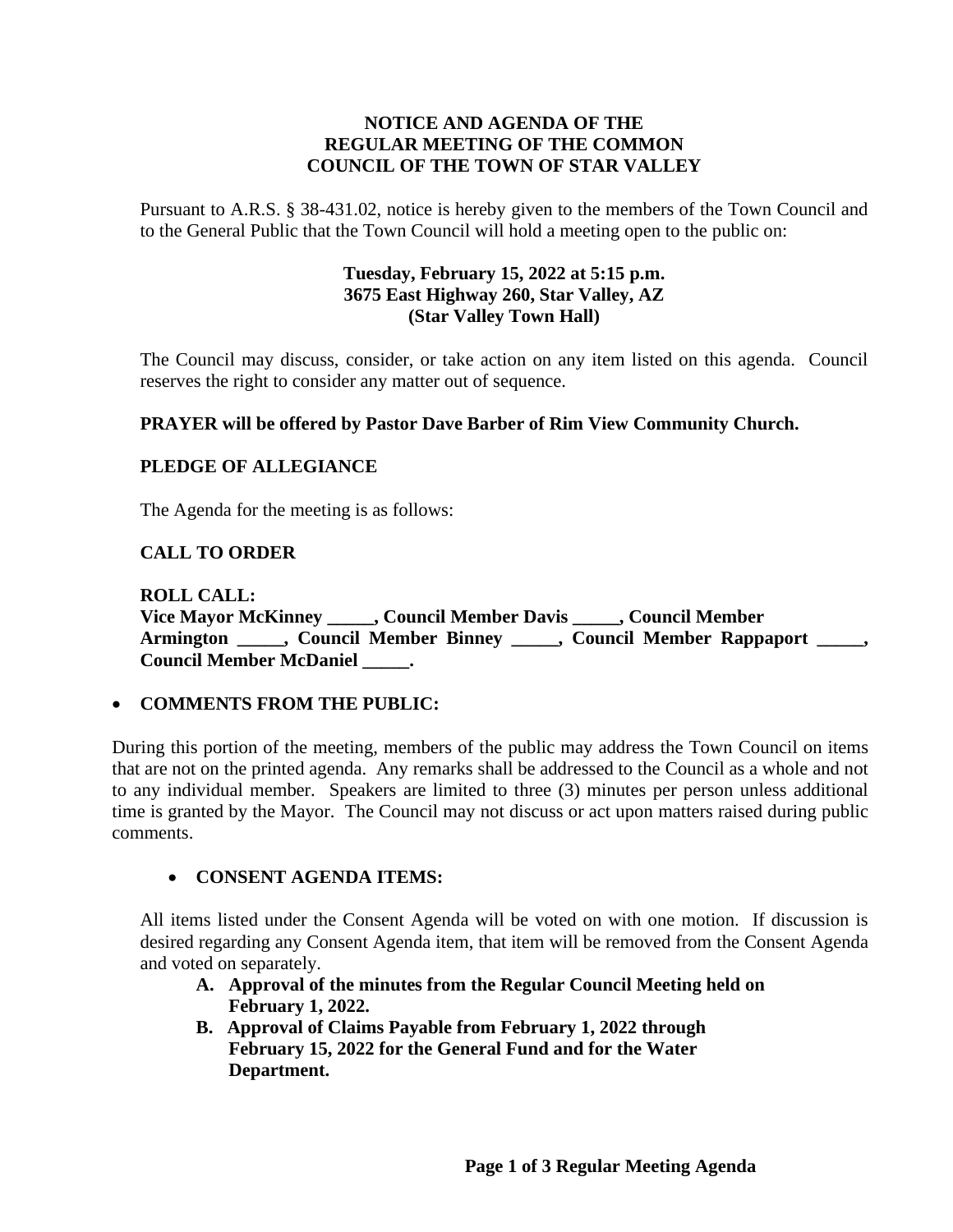## • **DISCUSSION ITEMS:**

- **1. Discussion and possible action to donate to the Gary Hardt Memorial Rodeo.**
- **2. Update council on new cost estimates regarding the water project that will replace the existing water line under Highway 260. Grier/Nutt.**

## **3. Discussion and possible action to appoint and fill the vacancy of mayor.**

Council reserves the right to suspend the order of the agenda for consideration of a motion to recess/adjourn to executive session, pursuant to A.R.S. § 38-431.03, et seq., to discuss any item(s) listed on the regular meeting agenda that would be authorized for executive session under:

# **CLASSIFICATIONS FOR EXECUTIVE SESSION**

Note: Should an executive session be convened on any item(s) listed on the regular meeting agenda, Council will review, discuss, or receive advice of Counsel, which will be considered under the respectively approved classifications listed below**:**

a. A.R.S. § 38-431.03.A.1 – Discussion or consideration of employment, assignment, appointment, promotion, demotion, dismissal, salaries, disciplining or resignation of a public officer, appointee or employee of any public body, except that, with the exception of salary discussions, an officer, appointee or employee may demand that the discussion or consideration occur at a public meeting. The public body shall provide the officer, appointee, or employee with written notice of the executive session as is appropriate but not less than twenty-four hours for the officer, appointee, or employee to determine whether the discussion or consideration should occur at a public meeting.

b. A.R.S. § 38-431.03.A.2 - Discussion or consideration of records exempt by law from public inspection, including the receipt and discussion of information or testimony that is specifically required to be maintained as confidential by state or federal law.

c. A.R.S. § 38-431.03.A.3 - Discussion or consultation for legal advice with the attorney or attorneys of the public body.

d. A.R.S. § 38-431.03.A.4 - Discussion or consultation with the attorneys of the public body in order to consider its position and instruct its attorneys regarding the public body's position regarding contracts that are the subject of negotiations, in pending or contemplated litigation or in settlement discussions conducted in order to avoid or resolve litigation.

e. A.R.S. § 38-431.03.A.5 - Discussions or consultations with designated representatives of the public body in order to consider its position and instruct its representatives regarding negotiations with employee organizations regarding the salaries, salary schedules or compensation paid in the form of fringe benefits of employees of the public body.

f. A.R.S. § 38-431.03.A.6 - Discussion, consultation, or consideration for international and interstate negotiations or for negotiations by a city or town, or its designated representatives, with members of a tribal council, or its designated representatives, of an Indian reservation located within or adjacent to the city or town.